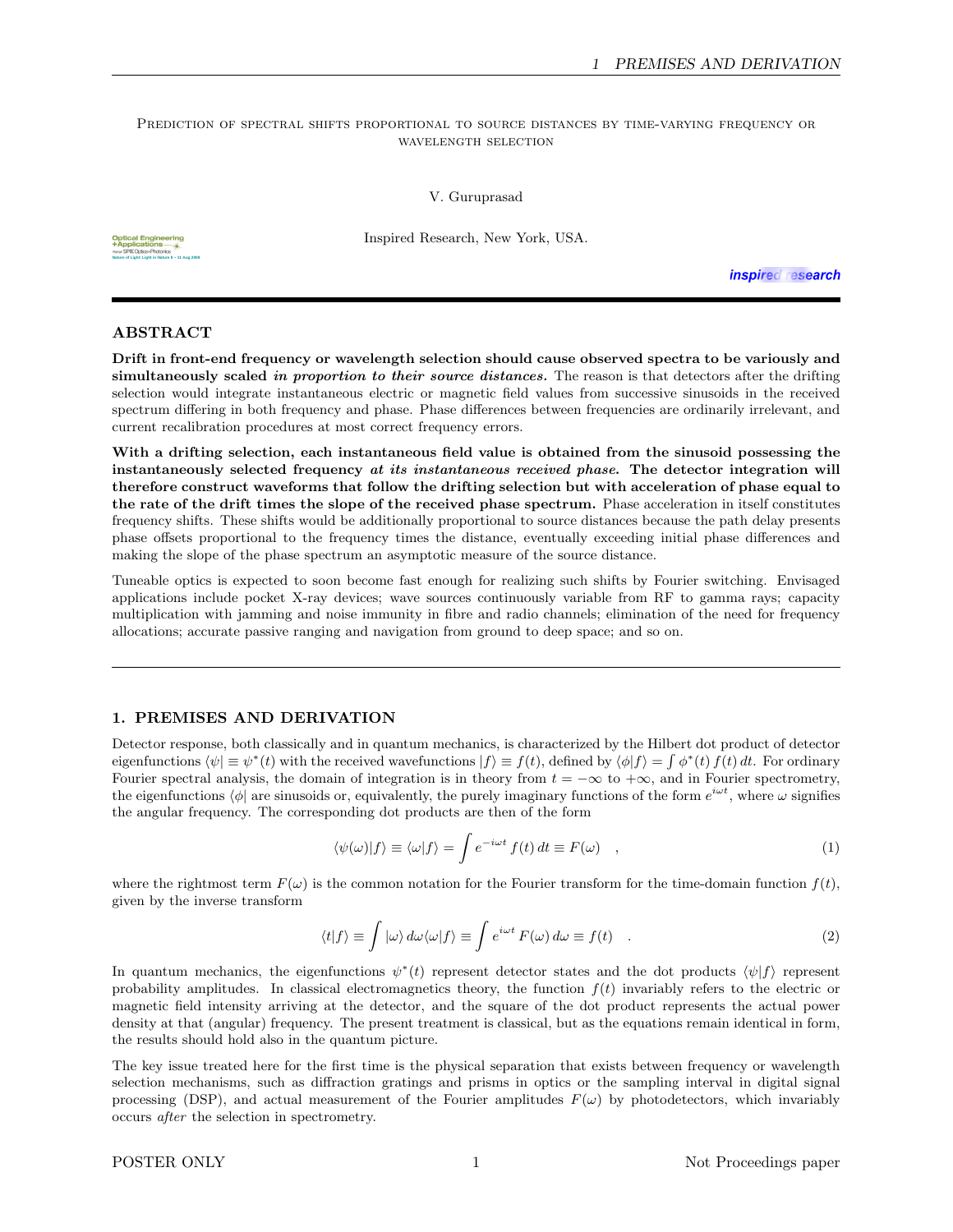A photodetector can only integrate whatever sequence of electric (or magnetic) field values that arrive at its input, regardless of whether those are the actual values emitted by the source, or became manipulated en route. The specific manipulation considered is time-varying, or chirped, frequency or wavelength selection, quantified by the normalized rate of change of the wavevector k, the (angular) frequency  $\omega$  or the wavelength  $\lambda$ , respectively, as

$$
\beta \equiv k'^{-1} dk'/dt \equiv \omega'^{-1} d\omega'/dt \equiv -\lambda'^{-1} d\lambda'/dt,\tag{3}
$$

where the primes denote the instantaneous selection. Such a time-variation would result from a uniform variation of the intervals in a diffraction grating, or from variation of the refractive index of a prism, or of sampling intervals in DSP. In all cases, the detector's integration would be transformed into

$$
\langle \omega'', \beta | f, r \rangle \equiv \int_t \langle \omega'', \beta | t \rangle dt \int_{\omega} \langle t | \omega \rangle d\omega \langle \omega | f, r \rangle
$$
  
\n
$$
= \int_{\omega} \int_t e^{-i\omega''t} dt \left[ e^{i(d\phi''/dt)(t-r/c)} F(\omega) d\omega \right] \qquad \text{(inverting the order of integration)}
$$
  
\n
$$
= \int_{\omega} e^{-ik''r} \delta(\omega'' - \omega \Delta) F(\omega) d\omega = e^{-ik''r} F(\omega''/\Delta) \qquad (k'' \equiv \omega''/c) ,
$$

where the double primes generally refer to values arriving at the detector, and

- the notation  $|f, r\rangle$  gives cognizance to the path delay  $r/c$  from the source;
- the detector eigenfunctions  $\langle \omega'', \beta \rangle$  refer to the (angular) frequency  $\omega''$  actually seen by the detector and the changing selection represented by the rate  $\beta$ ;
- $\Delta \equiv (1 v/c + \beta r/c), v \equiv \dot{r} \equiv dr/dt$  denoting relative motion of the source, as will be derived below;
- and in the second step, we have written  $d\phi''/dt$ , the instantaneous rate of change of phase of the waveform comprising the sequence of field values arriving at the detector, for  $\omega''$ , to explicitly represent the variation of selection over time.

The scale factor  $\Delta$  is obtained from a careful accounting of all of the phase contributions occurring between the source and the detector, including an initial phase offset  $-\phi^s$  at the source; path delay from the source to the grating  $-wr/c$ ; an additional phase change  $-\phi^g$  due to transmission by the grating; and the path delay  $-\omega\rho/c$  from the grating to the detector, where  $\rho$  is the grating-detector path (Fig. 1), so that



Fig. 1. Phase contributions in Fourier spectrometry

Since frequency or wavelength selection cannot affect path delays or source phase offsets, we should find that

$$
\frac{d\phi''}{dt} = \left[ \frac{d\phi}{dt} - \frac{d\phi^s}{dt} - \frac{d(\omega r/c)}{dt} \right] - \left[ \frac{d\phi^g}{dt} + \frac{d(\omega \rho/c)}{dt} \right] \quad . \tag{6}
$$

The first term on the right,  $d\phi/dt$ , itself comprises the intrinsic rate of change of phase represented by the original angular frequency  $\omega$ , and an additional part due to the changing wavelength selection, as

$$
\frac{d\phi}{dt} = \frac{\partial\phi}{\partial t} + \frac{\partial\phi}{\partial k'}\frac{dk'}{dt} \equiv \omega + \dot{k}'\frac{\partial\phi}{\partial k'} = \omega \quad .
$$
\n(7)

The second term on the right in equation (6) expands similarly, except that  $\partial \phi^s / \partial t \equiv 0$  as  $\phi^s$  are constants with respect to time, but  $\dot{k}' \partial \phi^s / \partial k'$  survives because  $\phi^s$  would likely vary across wavelengths, and hence across successive values of  $k'$ . For constant wave speed  $c$ , the remaining terms similarly expand to

$$
\frac{d(\omega r/c)}{dt} = \dot{r}\frac{\partial (kr)}{\partial r} + \dot{k}'\frac{\partial (kr)}{\partial k'} = k\dot{r} + \dot{k}'r, \quad \frac{d\phi^g}{dt} = \frac{\partial\phi^g}{\partial t} + \dot{k}'\frac{\partial\phi^g}{\partial k'} \quad , \text{and} \quad \frac{d(\omega\rho/c)}{dt} = \dot{k}'\frac{\partial (k\rho)}{\partial k'} = \dot{k}'\rho \quad , \quad (8)
$$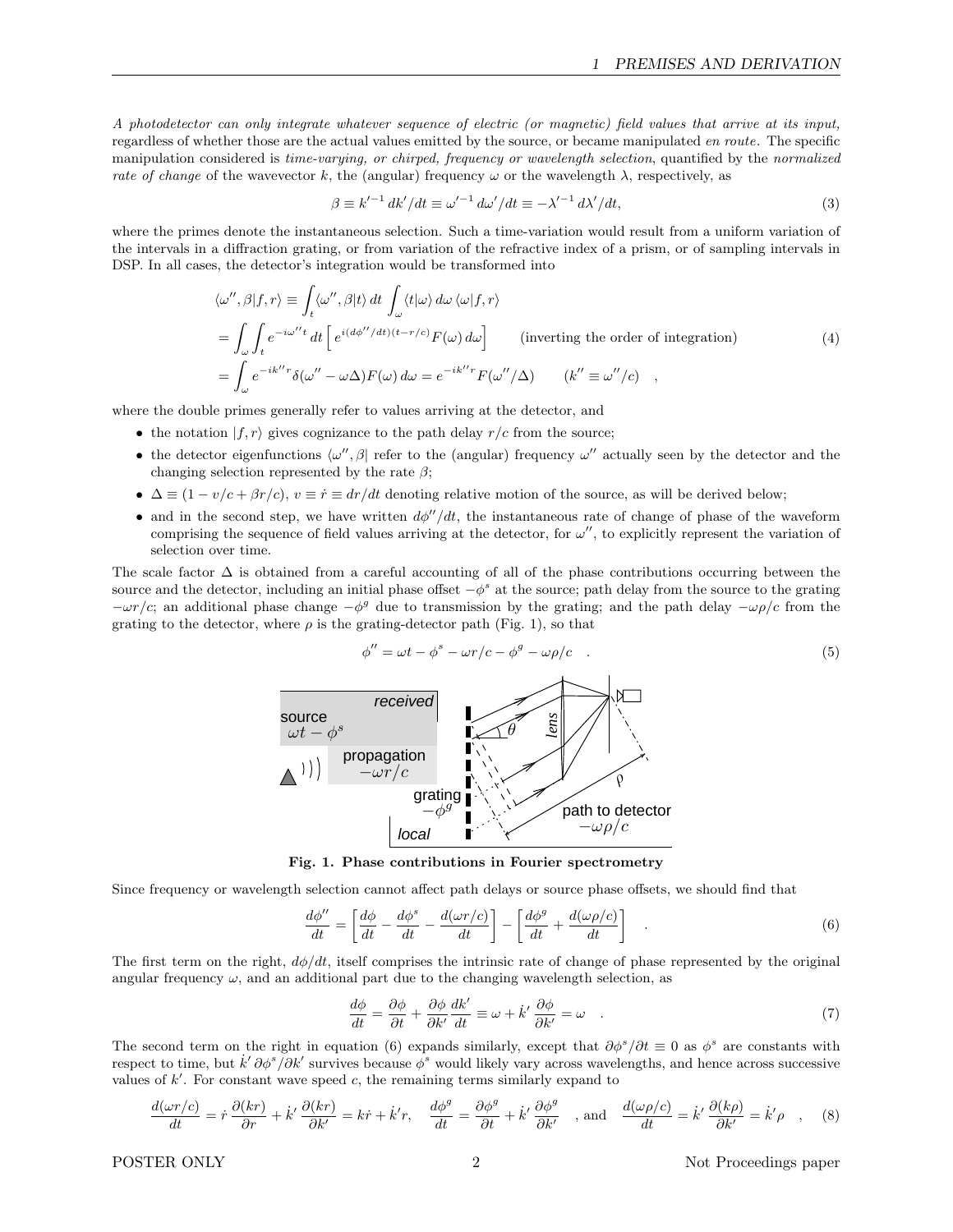noting that  $k \equiv \omega/c$  generally, and  $\dot{\rho} = 0$  for a static focusing lens assembly. If the selector is a diffraction grating,  $\partial \phi^g / \partial t$  cannot vanish while the grating intervals are varied, but we could move the photodetector keeping the grating fixed to get the same variation of selection, for which  $\partial \phi^g / \partial t = 0$ . In either case, equation (6) leads to

$$
d\phi''/dt \equiv \omega'' = \omega - k\dot{r} - \dot{k}'(r + \rho + \phi^s_{,k'} + \phi^g_{,k'}) \quad (k = \partial/\partial k') \quad . \tag{9}
$$

Absorbing  $\rho$  into r, replacing  $\dot{r}$  with v, and noting that  $k' \equiv k$  because the output and input wave vectors at the grating would be identical at each instant, we get

$$
\omega'' \equiv \dot{\phi}'' = \omega (1 - v/c + [r + (\phi_{,k}^s + \phi_{,k}^g)]\beta/c)
$$
  
\n
$$
\simeq \omega (1 - v/c + \beta r/c) ,
$$
  
\nand 
$$
z(r) \equiv \delta \omega/\omega \equiv (\omega'' - \omega)/\omega = -v/c + [r + (\phi_{,k}^s + \phi_{,k}^g)]\beta/c
$$
  
\n
$$
\simeq -v/c + \beta r/c ,
$$
\n(10)

yielding the  $\Delta$  of equation (4).  $\Box$ 

## 2. SOURCE DISTANCE INFORMATION IN PHASE

Absolute distance information is not ordinarily expected to be present in wave phase principally because of the common misconception of waves as inherently periodic, if not more specifically sinusoidal. Physicists invariably forget that sinusoidal waves are merely the eigenfunctions of the Fourier decomposition of arbitrary waveforms, the general solution of the basic wave equation  $(\nabla^2 + \mathbf{k}^2)\psi = 0$  being merely a linear combination of all possible travelling functions  $f(\mathbf{k} \cdot \mathbf{r} \pm \omega t)$ , with no constraint on the shape of f. The periodicity intuition comes from the related observation that discrete combinations of sinusoids are periodic, as known from Fourier series theory.

The common notion that the phase of a wave cannot reveal the absolute distance to its source comes partly from interferometry and holography, including synthetic aperture radar imaging, which involve interference between sinusoids of the same frequencies. The interference patterns invariably display periodicity. In pulse radar imaging, multiple wavelengths of interrogation are available due to the frequency comb generated by the pulse train, and reveal the target features along the radial direction, but the absolute range to the target must still be estimated from the total round trip time of the echos. This usual perception is incorrect for two reasons:

• Since the transport of energy or information implies finite beginning and end, a travelling waveform spectrum cannot be discrete and must be inherently continuous, requiring a Fourier transform, and not merely a Fourier series decomposition, to permit exact inversion. This is stated as Lemma 2.1 in the paper.

The proof provides relevant insight. We may impose a finite compact support  $[0, T]$  on an arbitrary waveform  $q(x)$ , by multiplying  $q(x)$  by

$$
u_{[0,T]}(x) \stackrel{\triangle}{=} \begin{cases} 1 & \text{for } x \in [0,T] \\ 0 & \text{otherwise} \end{cases} \tag{11}
$$

and use the product  $g(x) \cdot u_{[0,T]}(x)$  to describe a travelling waveform. Its spectrum would be the convolution product  $G(\nu) \circ U_{[0,T]}(\nu)$ , where  $G(\nu)$  is the Fourier transform of  $g(x)$ , and  $U_{[0,T]}(\nu)$  is the Fourier transform of  $u_{[0,T]}(x)$ , given by  $U_{[0,T]}(\nu) \equiv 2T^{-1}e^{iT\nu/2} \operatorname{sinc}(2\nu/T)$ , where  $\operatorname{sinc}(\xi) \equiv \sin(\xi)/\xi$  is continuous and infinite. Even if  $G(\nu)$  itself were discontinuous, say a set of impulses,  $U(\nu)$  would make the convolution product  $G \circ U$ continuous and infinite, as shown for a pulse train over time in Fig. 2.



Fig. 2. Spectral continuity

At optical wavelengths, the Doppler linespreads due to thermal motions at the source and the detector jitter due to noise ordinarily mask this property. However, all of radio communication technology today depends on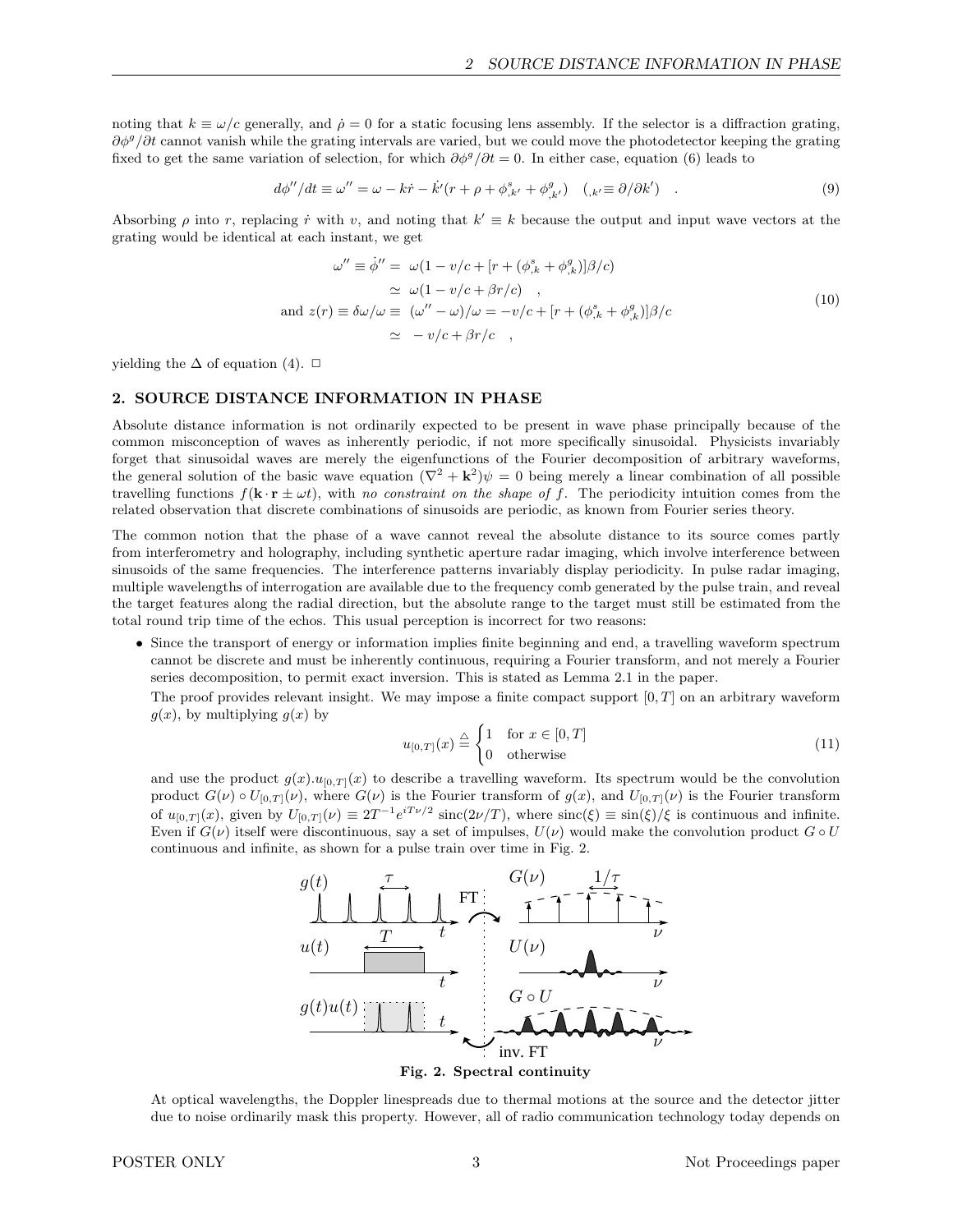the ability of receivers to tune into signals that are otherwise too weak to induce observable currents. The fact that this continuum of spectral components would be consistent in phase, and thus mutually coherent, is of particular significance, as will become clear in Section 3.

• A truly continuous spectrum means that, at least in principle, it should be possible to select infinitesimally close pairs of frequencies. As the frequency of the "beat wave" between such a pair tends to 0, its wavelength tends to  $\infty$ , so that its phase never repeats. That is, differential beat waves are aperiodic and do carry absolute source distance information as a result, proved as Lemma 3.1 in the paper.

The approach requires normalized wavelength resolutions of  $10^{-11}$ , i.e., this fraction of a fringe in terms of interferometry, to resolve distances up to 10 km. It is thus impractical, but invalidates the usual preception.

A more practical solution is related to the method of Green's functions for solving integro-differential equations. Green's functions are trial functions corresponding to point impulse sources, of the form  $\psi = s^{-1}e^{iks}$ , where s denotes distance from the point source to the point of integration (see [1, Chapter 8.3]). The generality of this approach stems from the basic equivalence of an arbitrary source to a space-time distribution of point impulses, so that electromagnetic potential distribution and wave propagation both become integrals of Green's function solutions over all such source distributions. An inseparable property of these Green's functions, which hitherto had little significance of its own, is that all of the component sinusoids would have the same initial phase of zero, because the phase factor  $e^{iks}$  in the Green's functions does not include a phase offset! This is illustrated in Fig. 3 below, which shows how the sinusoidal components must then evolve in phase with distance r from the source.



Fig. 3. An implication of Green's theorem

The Green's function perspective leads to an even broader result, viz that at distances beyond a few wavelengths, the phase differences between the tonal components of most waveforms emitted by a finite source become linear measures of source distance. The reason is that as Fig. 3 shows, the phase of each tone increases linearly with the distance  $r$ from its source, and at a rate proportional to its own frequency, so that the differences can be used to compute r. It was assumed for the figure that the tones started with the same phase at the source, which is only valid for a Green's function. However, the initial phase values of the components of even an arbitrary waveform can only differ by  $\pm \pi$ , hence the result.

Phases and phase differences are harder to measure than frequencies. The shaded triangles in Fig. 3 show further that at large distances, the slope of the phase spectrum is a direct measure of the distance to the wave origin, i.e.

$$
\frac{\partial \phi/\partial k}{r} = 1 + \frac{\partial \log F/\partial k}{ir} \longrightarrow 1 \quad \text{as} \quad r \longrightarrow \infty \quad , \tag{12}
$$

as proved in Lemma 3.2 in the paper, where  $F$  is the ordinary Fourier spectrum of the waveform. Our time-varying selection multiplies into this slope to yield the main frequency shift term  $\dot{k}'\partial\phi/\partial k'$ , in equation (7).

## 3. PRINCIPLES OF CHIRPED DECOMPOSITION

The only difference in equation (4) from the traditional Fourier analysis is the temporal variation of the (angular) frequency selection  $\omega'$ , which, although not present in equation (4), calls for re-evaluation of the rate of change of phase arriving at the detector, and hence of the detected frequencies. With changing selection, the instantaneous (angular) frequency  $\omega''$  of the waveform seen by the detector would be following the changing selection  $\omega'$ , and cannot be any one of the original component pure tones that arrived at the selector front-end even for a fraction of a cycle. Specifically, we would expect the following:

A. The time-varying selection and subsequent detection should exhibit eigenfunctions of time-varying frequency, i.e., chirps, given by

$$
\langle \omega' | \equiv e^{-i\omega'(t)t} \quad , \text{ where } \omega'(t) = \omega'(0) e^{\beta t} \quad , \tag{13}
$$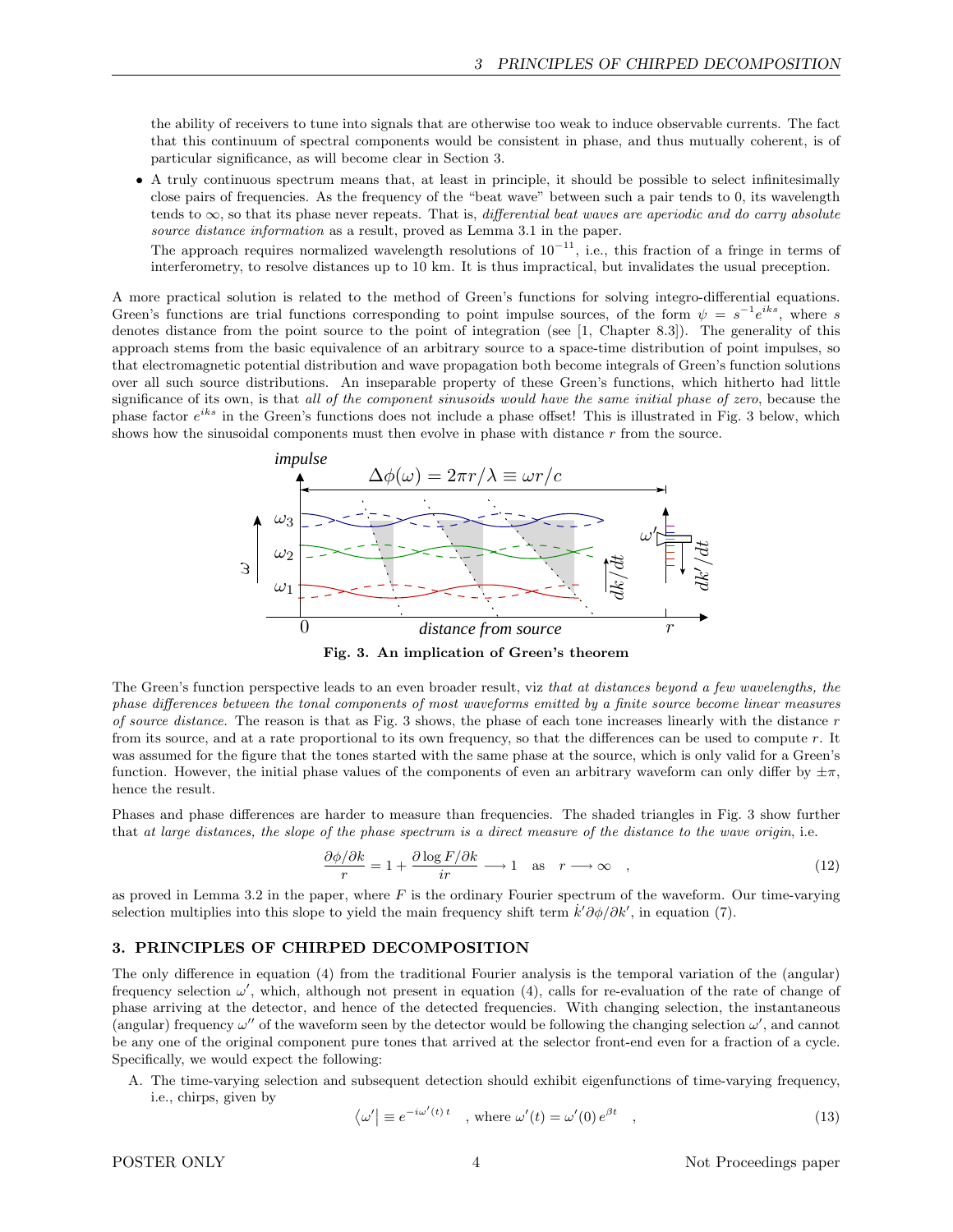consistent with equation (3). The chirps form a two-dimensional Hilbert basis of their own, since

$$
\langle \omega_p' | \omega_q' \rangle \equiv \int e^{-i\omega_p'(t)t} e^{i\omega_q'(t)t} dt \propto \delta_{\omega_p', \omega_q'} \equiv \delta_{\beta_p, \beta_q} . \delta_{\omega_p'(0), \omega_q'(0)} , \qquad (14)
$$

so that the rates of change and the frequencies at some instant must both agree for a nonvanishing product.

B. The chirps would be orthogonal to the original pure tone components, i.e.,

$$
\langle \omega' | \omega \rangle \equiv \int e^{-i\omega'(t)t} e^{i\omega t} dt \simeq 0 \quad . \tag{15}
$$

However, the result is exact only for integration over infinite time. Practical integrations would be over finite intervals with finite sample resolutions, resulting in small values corresponding to at most a few samples in the discrete Fourier transform sum corresponding to the integration. What this means is that a continuous-wave (CW) monochromatic source will vanish from the detected waveform. To be detected by chirp decomposition, a source waveform must possess a continuous nonzero interval of tones, or equivalently, have discontinuities in the time domain, which would represent information transport. This and the next property are graphically explained with an example in Fig. 3, comprising a chirp  $y = \sin(x^{1.8}/30)$ , approximating an exponential chirp, and two pure tones  $y_1 = \sin(2\pi x/3.2 - 0.55)$  and  $y_2 = \sin(2\pi x/2.5 + 0.60)$ , respectively. As the graph illustrates, each pure tone coincides with the chirp for at most a fraction of a cycle, as marked by the arrows.



C. The fractional cycle coincidence with a pure tone occurs at a distance proportional to the tonal frequency in reverse direction to increasing chirp frequency. Thus, in Fig. 3, the chirp coincides with the higher frequency (3.2) tone to the left of its coincidence with the lower frequency (2.5) tone, and the chirp wavelength decreases towards the right. The proportionality to distance reflects the frequency variation of the chirp. In particular,  $if$ the original waveform f contained a succession of pure tones at just the right phases at their respective frequency coincidences, the "chirp amplitude"  $\langle \omega' | f \rangle \equiv \int e^{-i\omega'(t)t} f(t) dt$  would be substantial.

Equation (12) says that this condition of matching phases at distances proportional to the frequencies is asymptotically satisfied by the ordinary Fourier components of any waveform emitted by any wave source.

D. Corresponding to the orthogonality condition (14), the fractional cycle coincidences contributing to the chirp amplitude  $\langle \omega' | f \rangle$  must themselves depend on the initial value  $\omega'(0)$  as well as the rate of change  $\beta$ . For different values of  $\omega'(0)$ , the exponential chirp amplitude  $\langle \omega'_0, \beta | f \rangle \equiv \int \exp(-i \omega'_0 e^{\beta t} t) f(t) dt$  will vary

vastly, as the component tones of f would have fractional cycle coincidences only around some initial values  $\omega_0'$ for any given  $\beta$ , and conversely, around some  $\beta$  for a given  $\omega_0'$ .

Chirp spectra are thus characterized by the two parameters  $\beta$  and  $\omega_0'$ . They replace the frequency  $\omega$  and phase  $\phi$ characterizing Fourier spectra, but are otherwise distinct and call for an independent interpretation. For the same starting frequency  $\omega'_0$ , different normalized shifts  $z(r)$  will result at different values of  $\beta$  for the same source distance r, and conversely, different z will result for the same  $\beta$  for sources at different distances r, r', etc., as illustrated in Fig. 5. This permits an interpretation of  $\beta$  as a temporal form of parallax, in which the receiver can move with respect to the temporal frequencies of a source, just like it moves relative to the spatial frequencies, to reuse a notion from Fourier holography, in ordinary (spatial) parallax.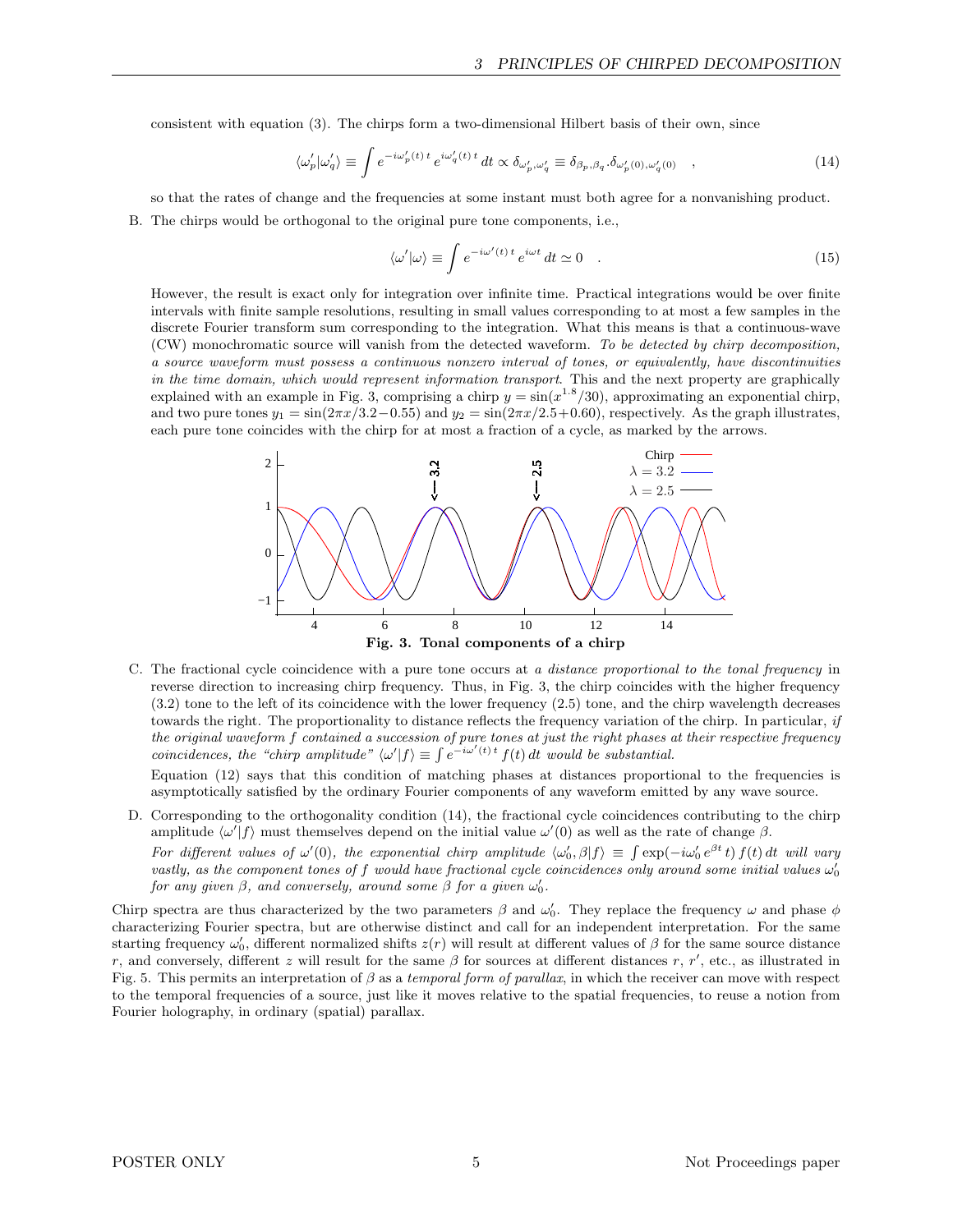

Fig. 5. Chirp offset and rate spectra

Also, with any given source and using a fixed  $\beta$ , we should get substantial chirp amplitudes at different  $\omega'_0$  from the fractional cycle coincidences of different sets of frequencies from the source. Higher initial frequencies  $\omega'_0$  means higher source frequencies contribute to the chirp amplitude, hence  $\omega'_0$  corresponds to the frequency axis of the Fourier spectrum. In fact, the same variation of grating intervals, or of the sampling interval in a DSP system, would cause all of the receiver eigenfunctions, corresponding to different selections  $\omega'$ , to vary simultaneously at the same normalized rate  $(\beta)$ . Hence the applied variation can be regarded as transforming Fourier spectra into chirp spectra, by the mapping  $\omega' \to \omega_0'$ , corresponding to motion of the instrument scale in Fig. 3.

# 4. BROADER IMPLICATIONS

# Rigorous test of spectral continuity

In solid state physics, the electron conduction band is really *quasi-continuous*, as the Bloch states are stationary states and are therefore inherently discrete, albeit very close together. In scattering and photoelectricity theories, incident radiation is considered to have an inherently continuous energy spectrum, which leads to interaction matrices of mixed cardinality linking the continuum of radiation states with the inherently discrete bound states in matter. However, the resulting interaction literally relates the discrete bound states to a corresponding discrete subset of the radiation continuum! Continuous spectra are involved in the Compton scattering and the Doppler effect, but observations of the affected light are inherently constrained by the quantized nature of photodetection! Even with Mössbauer spectroscopy, we would be limited to testing spectral continuity one frequency at a time, and therefore still unable to fundamentally distinguish between continuous and quasi-continuous spectra.

The present effect provides the first direct dependence on spectral continuity, similar to a velocity or a momentum in the time domain. More precisely, it extracts coherence across frequencies, whereas all prior notions and tests of coherence hitherto concerned phase correlation only within the same frequency (cf. [1, Chapter X]).

# Reconstitutability of photons

Application of Planck's quantization rule  $E = h\nu \equiv \hbar\omega$ , originally defined in the context of standing wave modes, more generally to radiation in photoelectricity and scattering theories requires assuming either that radiation is only observed in discrete quantities at each frequency, or that it is inherently quantized even in flight and arrives in discrete quantities. The second, representing Einstein's hypothesis, is the foundation for photoelectricity and Compton scattering theories, but a waveform cannot be both travelling and monochromatic by Lemma 2.1. The hypothesis has stood till now only because the only known transformations of wavelengths had been by Doppler or gravitational shifts or scattering, and not by receiver processing, as in the present case.

In hindsight, the almost instantaneous speed of the photoelectric response and the linear dependence of the peak photoelectron energies on the illuminating frequency had been at odds only with the wave theoretic expectations incorrectly based on the notion of metallic electrons with absorption cross-sections determined by the so-called classical radius of the electron,  $r_e \approx 2.82$  fm [2]. Both properties are today well explained in terms of Bloch states characterized by wavelengths that can be in microns, hence with radiation cross-sections 40 orders of magnitude larger! It is safe to interpret Einstein's hypothesis as a temporary correction for those historical expectations, instead of as the final model of the nature of light precluding chirp or any other non-Fourier decompositions.

### Spectrometric and Doppler time dilations

In a Fourier diffraction spectrometer, the rays forming an nth order diffraction fringe comprise successive portions of the original wavefronts separated by n wavelengths, i.e., by successive time intervals of  $T = n\lambda/c$ . Therefore, a drift of grating intervals according to equation (3) equivalently represents a clock drift at the normalized rate  $-\beta = (n\lambda)^{-1} \frac{\partial (n\lambda)}{\partial \tau} \equiv T^{-1} \frac{\partial T}{\partial \tau}$ . Using  $\tau$  to denote time at the receiver,  $\langle \tau, -\beta |$  for receiver eigenfunctions in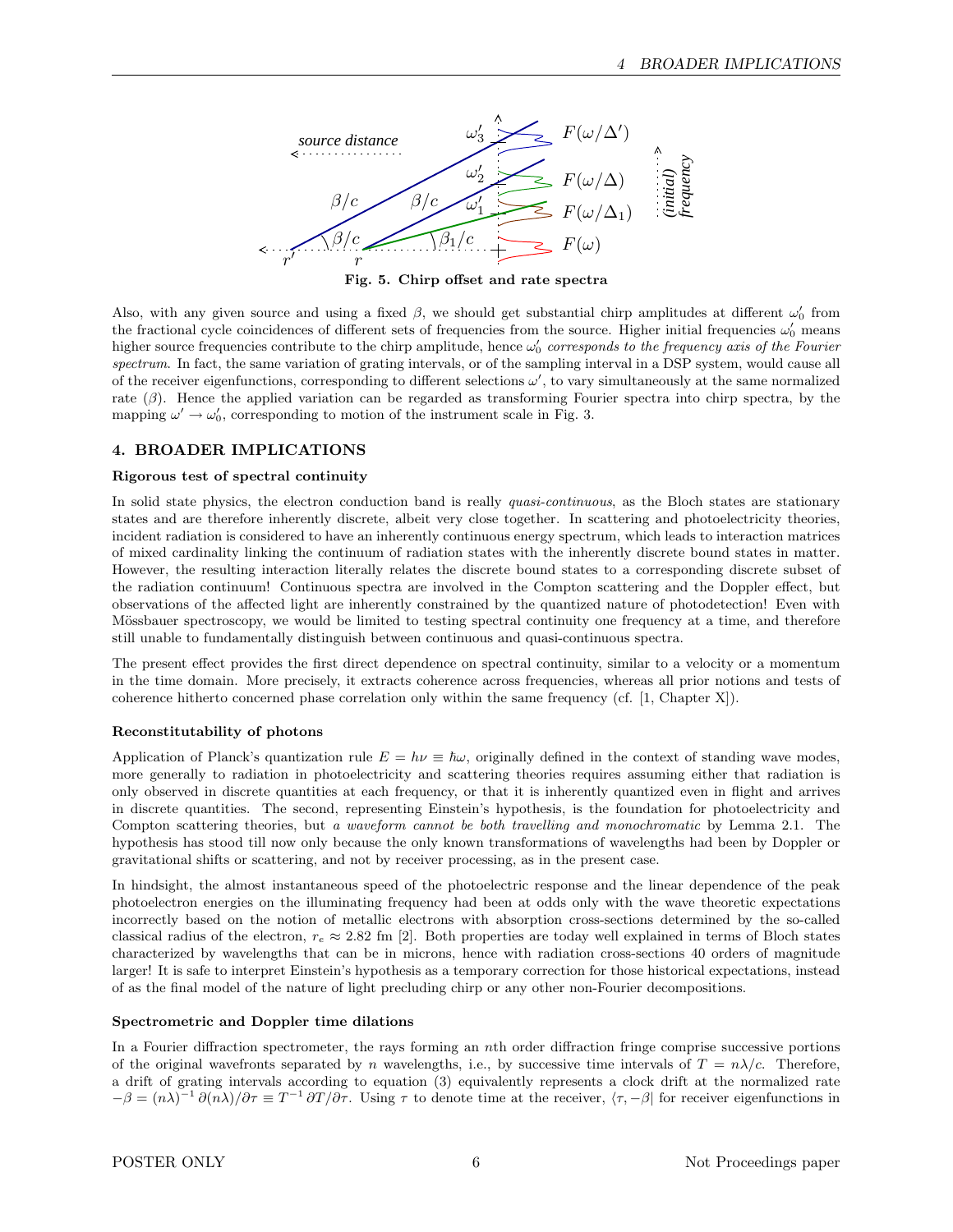the presence of such a receiver clock drift, and noting that  $\langle \tau, -\beta | \omega'', \beta \rangle \equiv e^{i\omega'' \tau}$ , we get

$$
\langle \tau, -\beta | f, r \rangle \equiv \int_{\omega''} \langle \tau, -\beta | \omega'', \beta \rangle d\omega'' \cdot e^{-ik''r} F(\omega''/\Delta) = \int_{\omega''} e^{i\omega''\tau} d\omega'' \cdot e^{-ik''r} F(\omega''/\Delta)
$$
  
[substituting  $\omega' = \omega''/\Delta$ ] =  $\int_{\omega'} e^{i\omega'\tau\Delta} e^{-i\omega'\tau\Delta/c} F(\omega') d\omega' \Delta \equiv \Delta \cdot f([\tau - r/c]\Delta)$ , (16)

from equation (4). Equation (16) says that in the presence of a frequency or clock scale drift, a received waveform would appear to be dilated in time, in proportion to its source distance. Furthermore, time dilations must hold *identically for the mundane Doppler effect*, as we may set the scale drift rate  $\beta = 0$  in  $\Delta$  (equations 10).

The proportionality to source distance makes this effect similar to cosmological time dilation, but even otherwise, this result is remarkable because time dilation as such has been hitherto regarded as an exclusive gift of relativity. All that equation (16) really says is that a uniform scaling of frequencies means a reciprocal scaling of time. As the Doppler effect uniform scales the whole spectrum, the *repetition frequencies of pulses* from a moving source should scale by the same amount, so that the pulse intervals would be also dilated, as explained in Fig. 6 below. In retrospect, time dilation has been exotic only because scattering and other matter interactions like the Wolf effect [3], do not uniformly scale the whole frequency axis, as required for the derivation above.



Fig. 6. Analysis of time dilation

#### Constraint of spectrometric creep on cosmology theory

Whereas the radius of an atom is fundamentally determined by quantum uncertainty (cf. [4, III-§1]), and lattice dimensions are constrained by molecular scale forces, there is no similar guarantee for the macroscopic dimensions of solids. The diffraction gratings or prisms used for frequency or wavelength selection are invariably subject to various thermal and mechanical stresses during operation, and calibration procedures, using onboard as well as distant sources are routinely applied to both ground and orbiting spectrometers used in astronomy. Nevertheless, as the present effect was hitherto unknown, existing calibration procedures were not designed to correct errors due to this effect. Examination of potential causes for triggering this effect and the resulting systematic errors in current data could be a test of the present theory.

In particular, plastic creep is ordinarily small in structural and optical materials that it has not been corrected for even in deep space missions including the Pioneers 10 and 11 and Galileo. However, as treated in the paper, the quantum theory of dislocations in solids predicts a residual creep rate, in the limit of low stresses, of around the same order as the Hubble constant, which has the same dimensions  $([T^{-1}])$ . Given the extremely small but nevertheless nonzero compressive stress of gravity due to the curvature of the earth, this residual creep could cause an ongoing shrinkage of both terrestrial and orbiting instruments, including their gratings and prisms, and thus trigger the present effect. Specifically, a shrinkage of grating intervals could cause the diffraction fringes to spread, thereby presenting successively smaller wavelengths, i.e. increasing  $k'$ , to a fixed detector, and conversely, a shrinkage of the detector array relative to the fringe pattern could present individual detectors with decreasing  $k'$ . Thus, the finite rigidity of our spectrometers, which could be represented by an empirical time constant  $\Delta T_E$ , would allow a scale drift  $\Delta\beta$  such that

$$
\Delta \beta \, \Delta T_E \approx 1 \quad , \tag{17}
$$

posing a systematic uncertainty of up to  $\beta = \pm \Delta \beta$  in both distant spectra, according to equation (4), and time scales, by equation (16). Taking  $t_{\odot} \equiv 4.9 \text{ Gy} = 1.55 \times 10^{17} \text{ s}$ , the age of the sun, as a conservative upper bound, i.e.,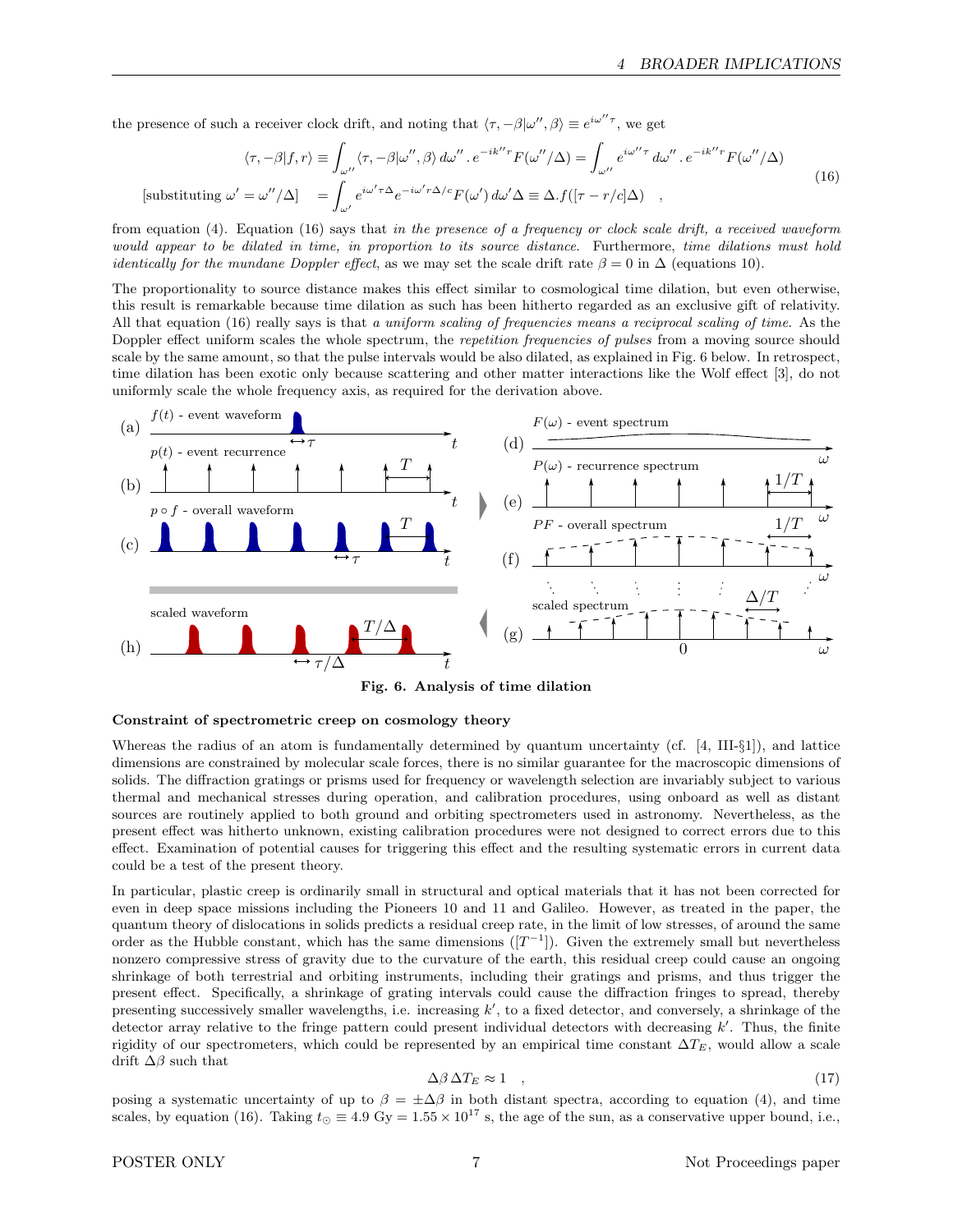$\Delta T_E \le t_{\odot}$ , yields a scale uncertainty of  $\Delta \beta \ge t_{\odot}^{-1} = 200 \text{ km s}^{-1} \text{ Mpc}^{-1} \approx 2.7 H_0$ , the Hubble constant. A detailed discussion, revealing consistency with both astrophysical and geological data, is given in the paper.

### Undetectability of clock accelerations by local tests

Incidentally, the Pioneer anomaly has been described as equivalent to an apparent onboard clock dilation of the same sign and magnitude as the cosmological time dilation (see  $[5, 6, 7]$  and  $[8, \S{V-B}]$ ). Investigating reference clock stability as a possible source of this anomaly, NASA concluded that the multiple atomic clocks used by the Deep Space Network (DSN) would have had to all have the same drift, which makes it sound unlikely, and noted that their Allan variances, of  $10^{-13}$  to  $10^{-15}$  at the time, precludes any such systematic drift. This questions the preceding implication, even though the sign of the anomaly has been later corrected (cf. [9]).

However, even the latest precision of  $\sim 10^{-17}$  s [Physicsworld.com, 10 March 2008] remains an order of magnitude larger than the expected creep rate and the anomaly, as both are  $\sim H_0 \approx 2.17 \times 10^{-18} \text{ s}^{-1}$ . Further more, NIST's collection of historical papers [10], in particular [11], reveal that Allan variances are correlations between clocks and auto-correlations of individual clock signals computed by circuit loops. Any variance by definition measures fluctuations or random variations, and is invalid as a check against a monotonic signal. The Allan variances are computed by counting down the clock ticks, hence invariant of a systematic speeding up of the clocks. Equations (10) imply that observations of distant sources is necessary for detecting such a systematic local drift.

# 5. TECHNOLOGICAL SIGNIFICANCE

### Scale-free passive ranging

It follows from Fig. 5 that the present effect could be used to determine the distance to an object emitting light or radiation of any kind, without having to measure a round-trip time to the object and back, as in ordinary radar, and also without needing to triangulate from a second receiver location, as commonly used in both astronomy and terrestrial navigation. Even existing passive radars like Lockheed's Silent Sentry depend on illumination from terrestrial sources, from which bistatic round-trip times can be effectively calculated for the detection and imaging of flying targets. While the effect would not be useful for detecting and ranging silent hostile targets, it could be immensely useful in rescue, recovery and tracking applications, for example, for quickly locating a beacon transmitter instantly and without triangulation. As a navigational aid, the effect would allow a receiver to instantly and accurately determine the ranges to multiple GPS (or Galileo) satellites without depending on the encoded time signals. It could be also used to simplify and improve synthetic aperture imaging, by obviating the very need for processing of round-trip times [12]. Best of all, the instant passive ranging capability provides a single, almost zero-power ranging technology that can be implemented in hand-held devices like cell-phones, depending on the wavelengths and receiving sensitivity of interest, and could be used from mundane automotive collision avoidance to the most distant galaxies and supernovae!

### Universal frequency reuse and jamming immunity

Fig. 5 further suggests that we could distinguish between signals of the same carrier frequency  $\omega_c$ , from two or more sources at different distances  $r, r'$ , etc. arriving simultaneously at a receiver. This is what would happen if all radio stations within receiving range decided to broadcast at  $\omega_c$  at the same time, or if someone operated a jammer to block reception at  $\omega_c$ . The interference and jamming can be eliminated using the present effect by applying a first band-pass filter  $G_b$  to limit the received total RF or IF signal to around  $\omega_c$ ; then a time-varying frequency or wavelength selection (or tuning)  $H(\beta)$ , which would cause simultaneous scaling of the individual signals by different scale factors  $\Delta$ ,  $\Delta'$ , etc., to bands around  $\omega_c/\Delta$ ,  $\omega_c/\Delta'$ , and so on, respectively, for the same normalized variation rate  $\beta$ ; then a second band-pass filter  $\tilde{G}_m$  centred around exactly one of  $\omega_c/\Delta$ ,  $\omega_c/\Delta'$ , etc., and lastly, a second time-varying tuning mechanism or a down-converter to return the final signal to  $\omega_c$  [13].

The filtering steps and the final down-conversion are clearly signal processing operations. However, the key step of time-varying frequency or wavelength selection would be able to separate the sources in the frequency domain only because of the present effect representing a fundamental property of wave propagation, which makes it an exact geometrical complement to the angular separation provided by directional antennas (Fig. 7). It is proved in the paper that this would enable physical channels to be simultaneously reused at asymptotically linear distance intervals by indefinitely many sources, *independently of existing modulation and coding technologies*. Moreover, such a receiver would be also able to exclude noise as well as hostile interference and strong jamming within the conventional channel if it is able to discriminate these unwanted sources by direction and range.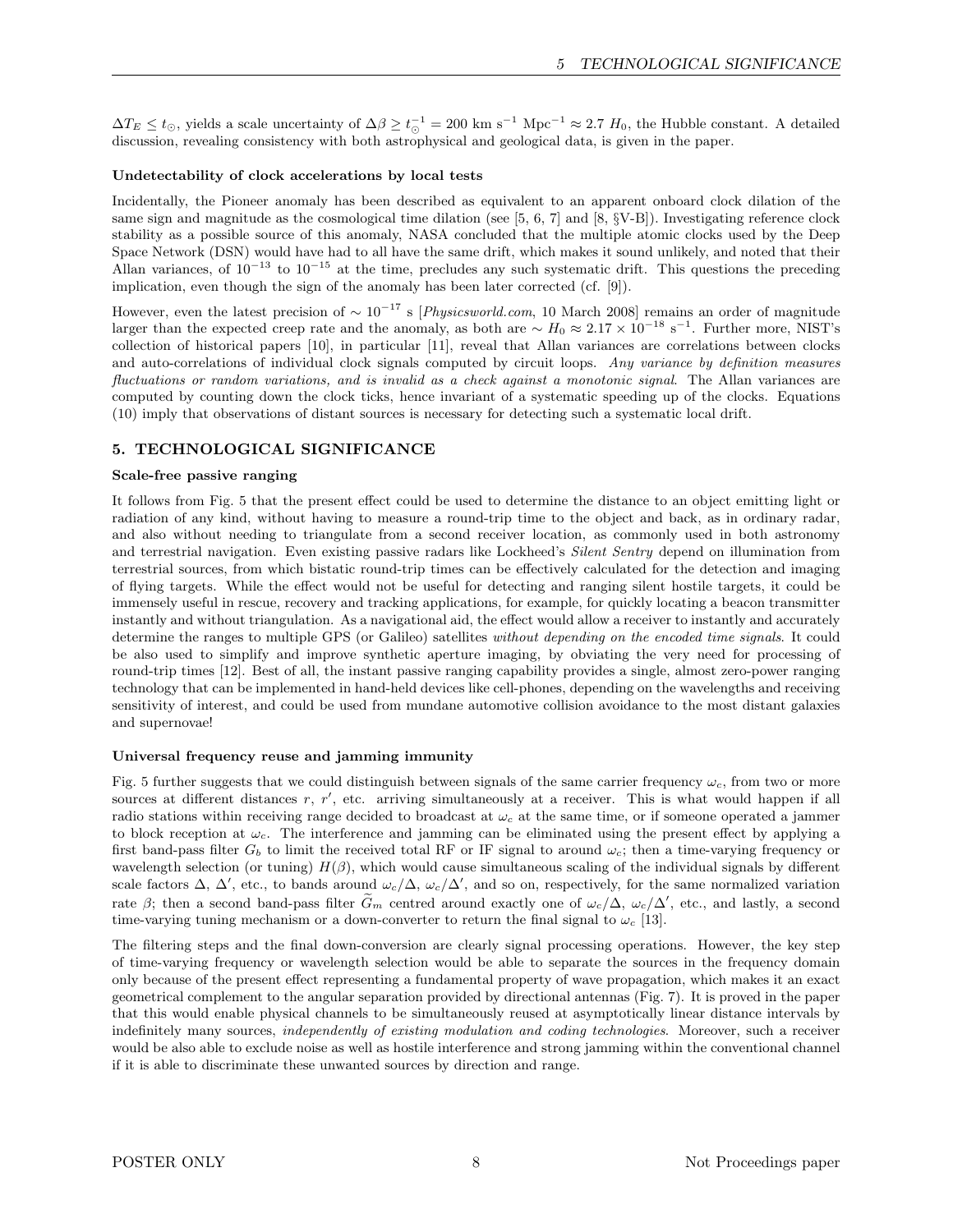

Fig. 7. Signal selection by direction and range

#### Universal wavelength transformation and synthesis

The effect presents the first general method for transforming wavelengths without motion as in the Doppler effect, or interaction with matter, as in scattering and harmonic generation processes. The transformation capability could have direct utility, for example, for imaging at invisible wavelengths, and in conjunction with available sources to synthesize radiation at other wavelengths, as discussed in the paper.

# 6. VALIDATION AND PRACTICALITY

This predicted capability of chirp decompositions for scaling spectra in proportion to their source distances has been computationally verified by simulating sources with continuous linespreads as expected for all real sources and applying time-varying, or "chirped" sampling, as explained for Doppler time dilation (equation 16). Fig. 8 is a set of plots obtained from this exercise, for a hypothetical scenario of four 100 THz  $(1.54 \mu m)$  sources located at intervals of 10 km along an optical fibre of refractive index 1.47. As discussed in the paper, multiple methods of simulating the linespreads have been tried and yield the same result. The simulation applet itself is available online at http://www.inspiredresearch.com.



Fig. 8. Verification of the effect by chirped sampling